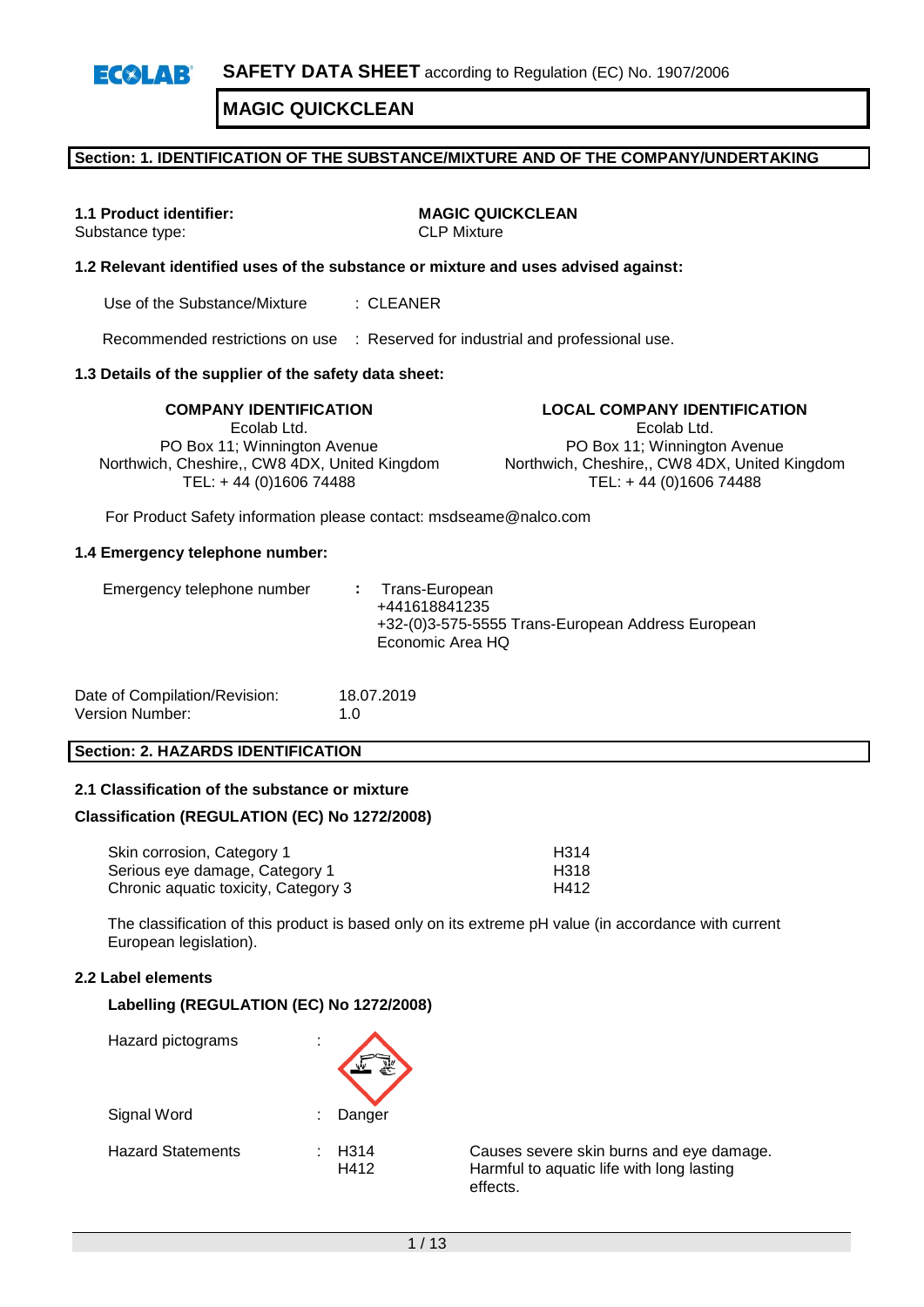| <b>Precautionary Statements</b> | : Prevention:<br>P273<br>P <sub>280</sub> | Avoid release to the environment.<br>Wear protective gloves/ eye protection/ face<br>protection.                                                             |
|---------------------------------|-------------------------------------------|--------------------------------------------------------------------------------------------------------------------------------------------------------------|
|                                 | Response:                                 |                                                                                                                                                              |
|                                 |                                           | P303 + P361 + P353 IF ON SKIN (or hair): Take off<br>immediately all contaminated clothing.<br>Rinse skin with water or shower.                              |
|                                 |                                           | P305 + P351 + P338 IF IN EYES: Rinse cautiously with<br>water for several minutes. Remove contact<br>lenses, if present and easy to do. Continue<br>rinsing. |
|                                 | P310                                      | Immediately call a POISON<br>CENTER/doctor.                                                                                                                  |

### **2.3 Other hazards**

None known.

### **Section: 3. COMPOSITION/INFORMATION ON INGREDIENTS**

### **3.2 Mixtures**

### **Hazardous components**

| <b>Chemical Name</b><br>CAS-No.              |                   | Classification                            | Concentration: |  |  |
|----------------------------------------------|-------------------|-------------------------------------------|----------------|--|--|
|                                              | EC-No.            | (REGULATION (EC) No 1272/2008)            | [%]            |  |  |
|                                              | <b>REACH No.</b>  |                                           |                |  |  |
| Amines, C12-14 alkyldimethyl,                | 308062-28-4       | Acute toxicity Category 4; H302           | $0.5 - < 1$    |  |  |
| N-oxides                                     |                   | Skin irritation Category 2; H315          |                |  |  |
|                                              | 01-2119490061-47- | Serious eye damage Category 1; H318       |                |  |  |
|                                              | 0000              | Acute aquatic toxicity Category 1; H400   |                |  |  |
|                                              |                   | Chronic aquatic toxicity Category 2; H411 |                |  |  |
|                                              |                   |                                           |                |  |  |
| $2.2$ '-(octadec-9-                          | 25307-17-9        | Acute toxicity Category 4; H302           | $0.25 - 0.5$   |  |  |
| enylimino)bisethanol                         | 246-807-3         | Skin corrosion Category 1B; H314          |                |  |  |
|                                              | 01-2119510876-35  | Serious eye damage Category 1; H318       |                |  |  |
|                                              |                   | Acute aquatic toxicity Category 1; H400   |                |  |  |
|                                              |                   | Chronic aquatic toxicity Category 1; H410 |                |  |  |
|                                              |                   |                                           |                |  |  |
| Didecyl-Dimethyl-Ammonium                    | 7173-51-5         | Acute toxicity Category 4; H302           | $0.1 - < 0.25$ |  |  |
| chloride                                     | 230-525-2         | Skin corrosion Category 1B; H314          |                |  |  |
|                                              | 01-2119945987-15  | Chronic aquatic toxicity Category 2; H411 |                |  |  |
|                                              |                   | Acute aquatic toxicity Category 1; H400   |                |  |  |
|                                              |                   |                                           |                |  |  |
| Substances with a workplace exposure limit : |                   |                                           |                |  |  |
| Potassium Hydroxide                          | 1310-58-3         | Acute toxicity Category 4; H302           | $0.1 - < 0.25$ |  |  |
|                                              | 215-181-3         | Skin corrosion Category 1A; H314          |                |  |  |
|                                              | 01-2119487136-33  | Corrosive to metals Category 1; H290      |                |  |  |
|                                              |                   |                                           |                |  |  |

For the full text of the H-Statements mentioned in this Section, see Section 16.

### **Section: 4. FIRST AID MEASURES**

### **4.1 Description of first aid measures**

If inhaled : Remove to fresh air. Treat symptomatically. Get medical attention if symptoms occur.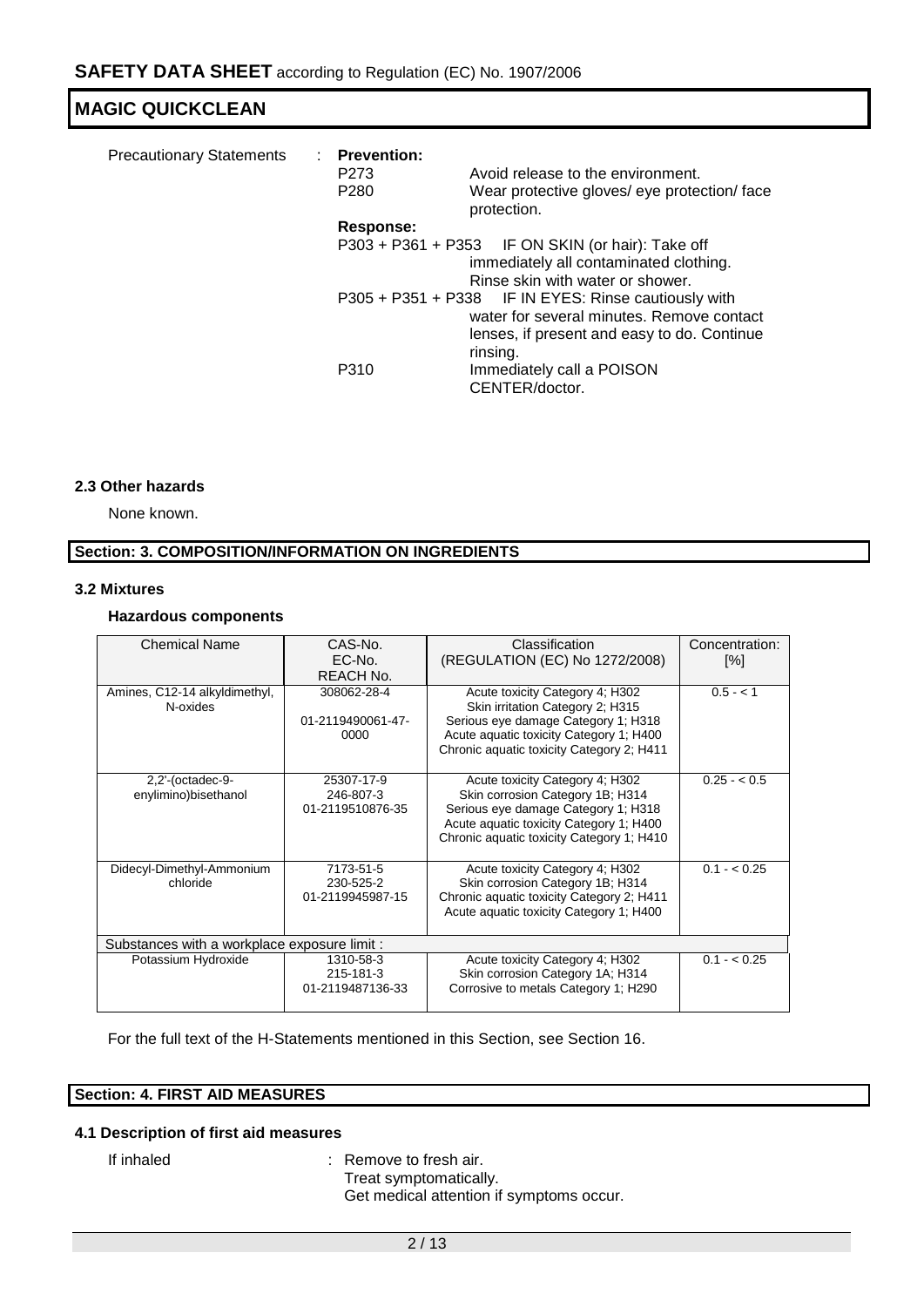| In case of skin contact    | : Wash off immediately with plenty of water for at least 15<br>minutes.<br>Use a mild soap if available.<br>Wash clothing before reuse.<br>Thoroughly clean shoes before reuse.<br>Get medical attention immediately. |
|----------------------------|-----------------------------------------------------------------------------------------------------------------------------------------------------------------------------------------------------------------------|
| In case of eye contact     | : Rinse immediately with plenty of water, also under the eyelids,<br>for at least 15 minutes.<br>Remove contact lenses, if present and easy to do. Continue<br>rinsing.<br>Get medical attention immediately.         |
| If swallowed               | $\therefore$ Rinse mouth with water.<br>Do NOT induce vomiting.<br>Never give anything by mouth to an unconscious person.<br>If conscious, give 2 glasses of water.<br>Get medical attention immediately.             |
| Protection of first-aiders | : In event of emergency assess the danger before taking action.<br>Do not put yourself at risk of injury. If in doubt, contact<br>emergency responders. Use personal protective equipment as<br>required.             |

### **4.2 Most important symptoms and effects, both acute and delayed**

**See Section 11 for more detailed information on health effects and symptoms.**

### **4.3 Indication of immediate medical attention and special treatment needed**

| Treatment | Treat symptomatically. |
|-----------|------------------------|
|           |                        |

| <b>Section: 5. FIREFIGHTING MEASURES</b> |  |
|------------------------------------------|--|
|------------------------------------------|--|

### **5.1 Extinguishing media**

| Suitable extinguishing media                              | : Use extinguishing measures that are appropriate to local<br>circumstances and the surrounding environment.                                                                          |
|-----------------------------------------------------------|---------------------------------------------------------------------------------------------------------------------------------------------------------------------------------------|
| 5.2 Special hazards arising from the substance or mixture |                                                                                                                                                                                       |
| Specific hazards during<br>firefighting                   | : Not flammable or combustible.                                                                                                                                                       |
| Hazardous combustion<br>products                          | : Not applicable.                                                                                                                                                                     |
| 5.3 Advice for firefighters                               |                                                                                                                                                                                       |
| for firefighters                                          | Special protective equipment : Use personal protective equipment.                                                                                                                     |
| Further information                                       | : Fire residues and contaminated fire extinguishing water must<br>be disposed of in accordance with local regulations. In the<br>event of fire and/or explosion do not breathe fumes. |

### **Section: 6. ACCIDENTAL RELEASE MEASURES**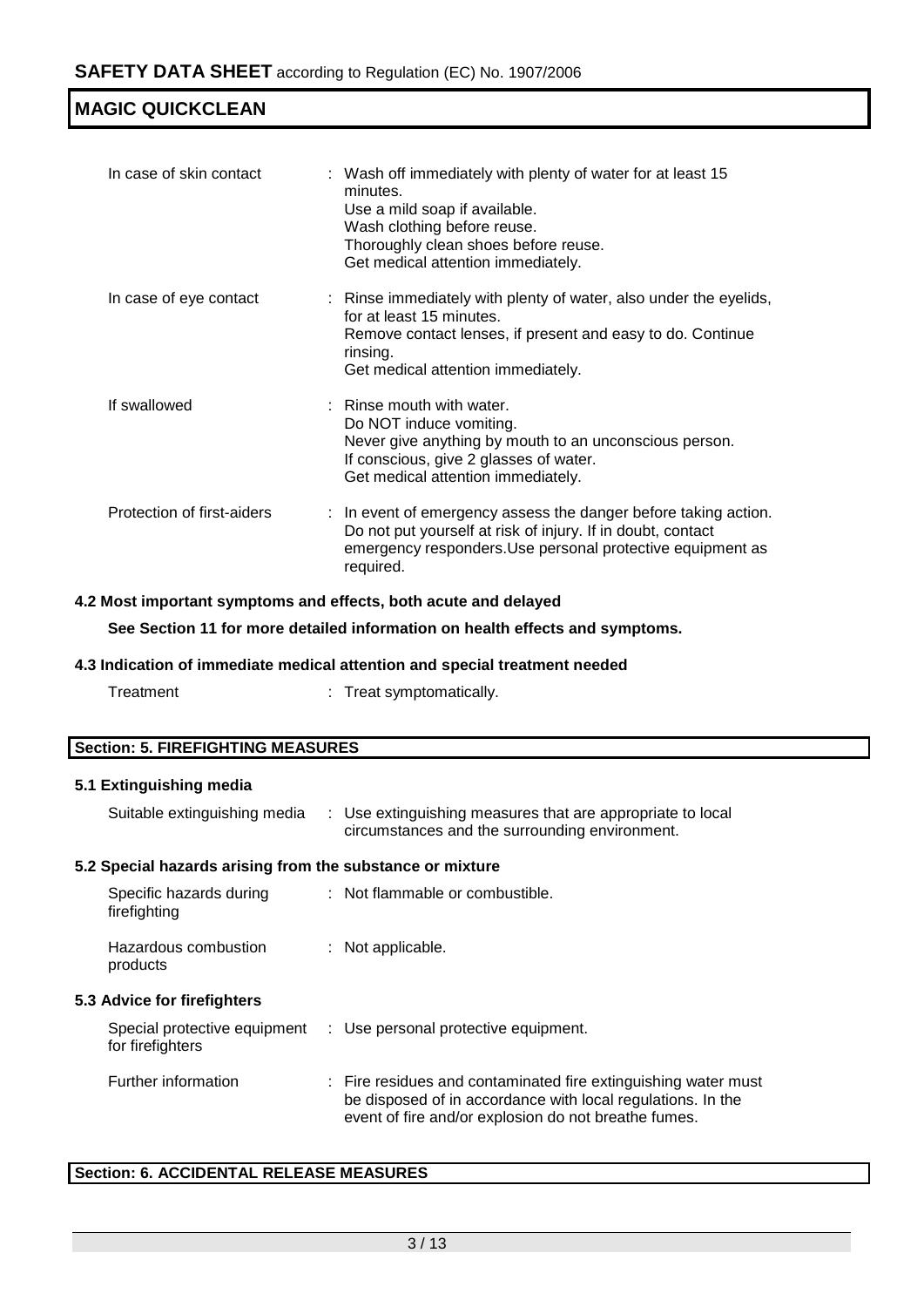### **6.1 Personal precautions, protective equipment and emergency procedures**

| Advice for non-emergency<br>personnel | : Ensure adequate ventilation.<br>Keep people away from and upwind of spill/leak.<br>Avoid inhalation, ingestion and contact with skin and eyes.<br>When workers are facing concentrations above the exposure<br>limit they must use appropriate certified respirators.<br>Ensure clean-up is conducted by trained personnel only.<br>Refer to protective measures listed in sections 7 and 8. |
|---------------------------------------|------------------------------------------------------------------------------------------------------------------------------------------------------------------------------------------------------------------------------------------------------------------------------------------------------------------------------------------------------------------------------------------------|
| Advice for emergency<br>responders    | : If specialised clothing is required to deal with the spillage, take<br>note of any information in Section 8 on suitable and unsuitable<br>materials.                                                                                                                                                                                                                                         |

### **6.2 Environmental precautions**

| Environmental precautions |  | : Do not allow contact with soil, surface or ground water. |  |
|---------------------------|--|------------------------------------------------------------|--|
|---------------------------|--|------------------------------------------------------------|--|

### **6.3 Methods and materials for containment and cleaning up**

| Methods for cleaning up | : Stop leak if safe to do so.                                 |
|-------------------------|---------------------------------------------------------------|
|                         | Contain spillage, and then collect with non-combustible       |
|                         | absorbent material, (e.g. sand, earth, diatomaceous earth,    |
|                         | vermiculite) and place in container for disposal according to |
|                         | local / national regulations (see section 13).                |
|                         | Flush away traces with water.                                 |
|                         | For large spills, dike spilled material or otherwise contain  |
|                         | material to ensure runoff does not reach a waterway.          |

### **6.4 Reference to other sections**

See Section 1 for emergency contact information. For personal protection see section 8. See Section 13 for additional waste treatment information.

### **Section: 7. HANDLING AND STORAGE**

### **7.1 Precautions for safe handling**

| Advice on safe handling                                          | : Do not ingest. Do not breathe spray, vapour. Do not get in<br>eyes, on skin, or on clothing. Wash hands thoroughly after<br>handling. Use only with adequate ventilation.                                                                                                                                                          |
|------------------------------------------------------------------|--------------------------------------------------------------------------------------------------------------------------------------------------------------------------------------------------------------------------------------------------------------------------------------------------------------------------------------|
| Hygiene measures                                                 | : Handle in accordance with good industrial hygiene and safety<br>practice. Remove and wash contaminated clothing before re-<br>use. Wash face, hands and any exposed skin thoroughly after<br>handling. Provide suitable facilities for quick drenching or<br>flushing of the eyes and body in case of contact or splash<br>hazard. |
| 7.2 Conditions for safe storage, including any incompatibilities |                                                                                                                                                                                                                                                                                                                                      |
| Requirements for storage<br>areas and containers                 | : Keep out of reach of children. Keep container tightly closed.<br>Store in suitable labelled containers.                                                                                                                                                                                                                            |
| Suitable material                                                | : Keep in properly labelled containers.                                                                                                                                                                                                                                                                                              |
| 7.3 Specific end uses                                            |                                                                                                                                                                                                                                                                                                                                      |
| Specific use(s)                                                  | <b>CLEANER</b>                                                                                                                                                                                                                                                                                                                       |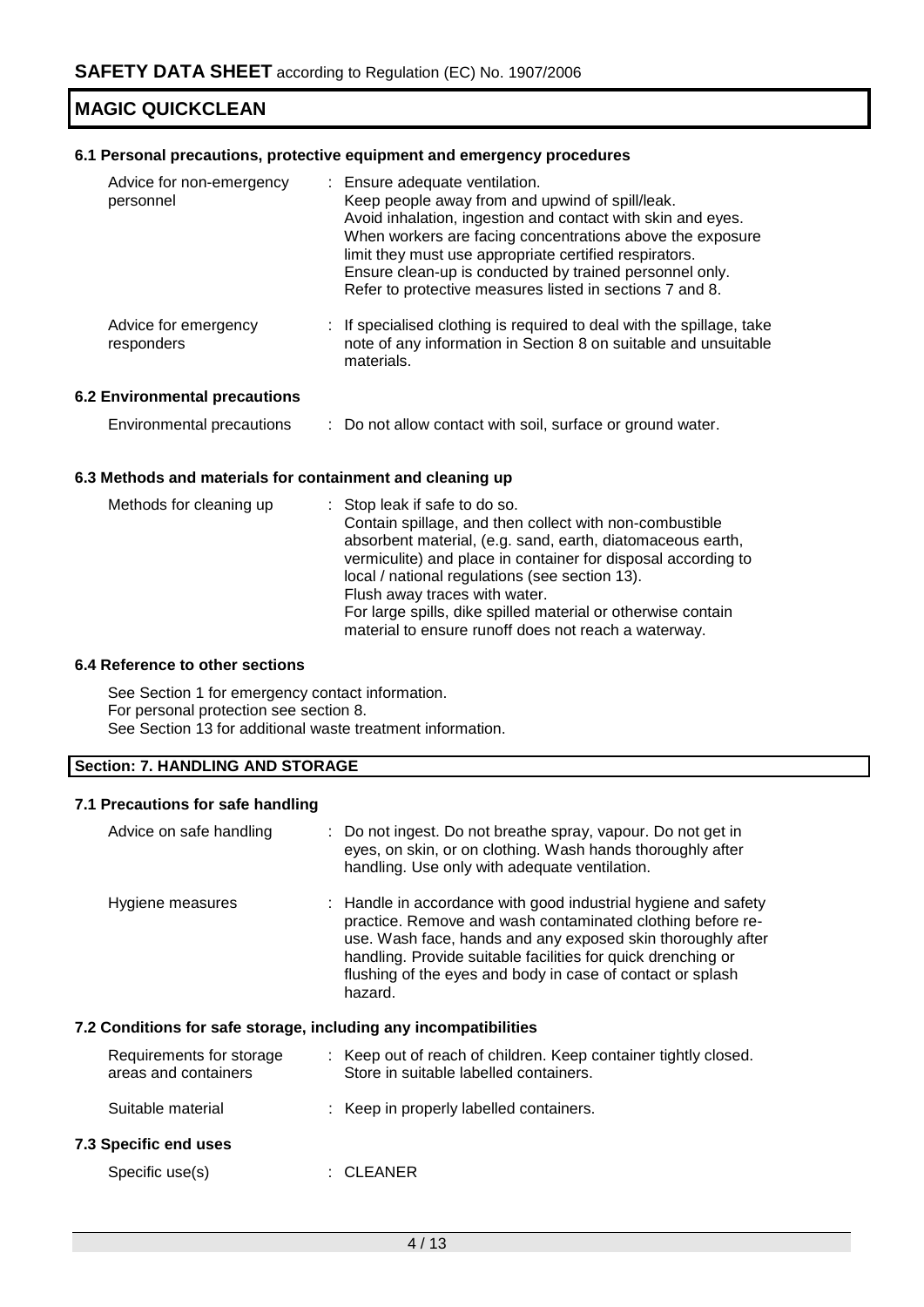### **Section: 8. EXPOSURE CONTROLS/PERSONAL PROTECTION**

### **8.1 Control parameters**

### **Occupational Exposure Limits**

| Components          | CAS-No.   | Value type (Form<br>of exposure) | Control parameters | Basis           |
|---------------------|-----------|----------------------------------|--------------------|-----------------|
| Potassium Hydroxide | 1310-58-3 | STEL                             | $2 \text{ ma/m}$   | <b>UKCOSSTD</b> |

DNEL

| Potassium Hydroxide | l End Use: Workers<br>Exposure routes: Inhalation<br>Value: 1 mg/m3 |
|---------------------|---------------------------------------------------------------------|
|                     | End Use: Consumers<br>Exposure routes: Inhalation<br>Value: 1 mg/m3 |

### **8.2 Exposure controls**

### **Appropriate engineering controls**

Effective exhaust ventilation system. Maintain air concentrations below occupational exposure standards.

### **Individual protection measures**

| Hygiene measures                          | Handle in accordance with good industrial hygiene and safety<br>practice.Remove and wash contaminated clothing before re-<br>use. Wash face, hands and any exposed skin thoroughly after<br>handling. Provide suitable facilities for quick drenching or<br>flushing of the eyes and body in case of contact or splash<br>hazard.                                                                       |
|-------------------------------------------|---------------------------------------------------------------------------------------------------------------------------------------------------------------------------------------------------------------------------------------------------------------------------------------------------------------------------------------------------------------------------------------------------------|
| Eye/face protection (EN<br>166)           | : Safety goggles<br>Face-shield                                                                                                                                                                                                                                                                                                                                                                         |
| Hand protection (EN 374)                  | : Recommended preventive skin protection<br>Gloves<br>Nitrile rubber<br>butyl-rubber<br>Breakthrough time: $1 - 4$ hours<br>Minimum thickness for butyl-rubber 0.7 mm for nitrile rubber<br>0.4 mm or equivalent (please refer to the gloves<br>manufacturer/distributor for advise).<br>Gloves should be discarded and replaced if there is any<br>indication of degradation or chemical breakthrough. |
| Skin and body protection<br>(EN 14605)    | : Personal protective equipment comprising: suitable protective<br>gloves, safety goggles and protective clothing including<br>appropriate safety shoes                                                                                                                                                                                                                                                 |
| Respiratory protection (EN<br>143, 14387) | : When respiratory risks cannot be avoided or sufficiently<br>limited by technical means of collective protection or by<br>measures, methods or procedures of work organization,<br>consider the use of certified respiratory protection equipment<br>meeting EU requirements (89/656/EEC, (EU) 2016/425), or<br>equivalent, with filter type:A-P                                                       |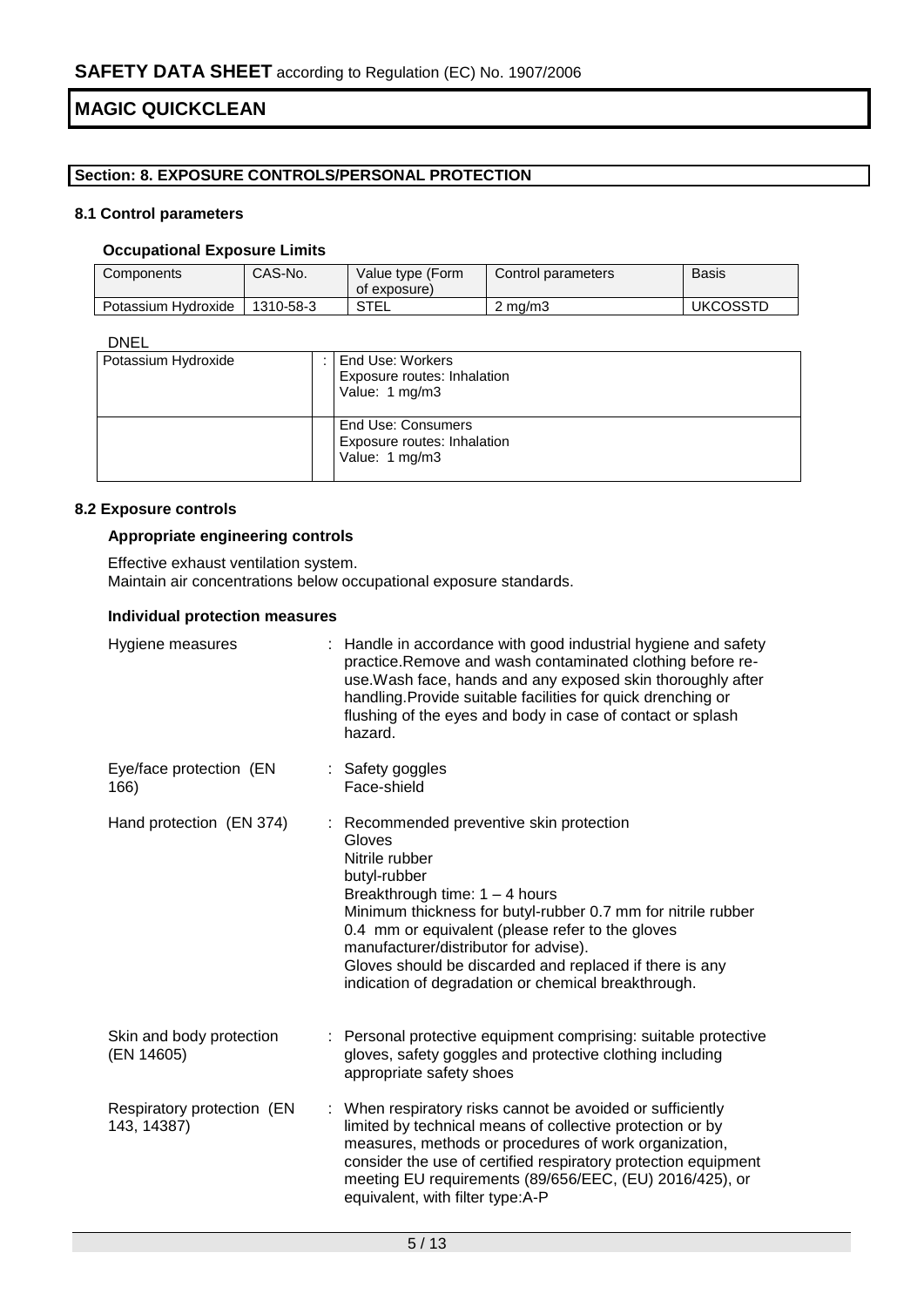### **Environmental exposure controls**

| General advice | : Consider the provision of containment around storage |
|----------------|--------------------------------------------------------|
|                | vessels.                                               |

### **Section: 9. PHYSICAL AND CHEMICAL PROPERTIES**

### **9.1 Information on basic physical and chemical properties**

| Appearance                                 |    | liquid                                      |
|--------------------------------------------|----|---------------------------------------------|
| Colour                                     |    | purple                                      |
| Odour                                      |    | characteristic                              |
| Flash point                                |    | >100 °C                                     |
| pH                                         |    | $: 11.9 - 12.4, 100 %$<br>(20 °C)           |
| Odour Threshold                            |    | : no data available                         |
| Melting point/freezing point               | t. | no data available                           |
| Initial boiling point and boiling<br>range |    | : no data available                         |
| Evaporation rate                           |    | no data available                           |
| Flammability (solid, gas)                  |    | : no data available                         |
| Upper explosion limit                      |    | : no data available                         |
| Lower explosion limit                      |    | : no data available                         |
| Vapour pressure                            |    | : no data available                         |
| Relative vapour density                    |    | : no data available                         |
| Relative density                           |    | $1.002 - 1.006$                             |
| Solubility(ies)                            |    |                                             |
| Water solubility                           |    | soluble in cold water, soluble in hot water |
| Solubility in other solvents               | t. | no data available                           |
| Partition coefficient: n-<br>octanol/water |    | : no data available                         |
| Auto-ignition temperature                  |    | : no data available                         |
| Thermal decomposition                      |    | : no data available                         |
| Viscosity, dynamic                         |    | : no data available                         |
| Viscosity, kinematic                       |    | : no data available                         |
| <b>Explosive properties</b>                |    | : no data available                         |
| Oxidizing properties                       | ÷  | no data available                           |
|                                            |    |                                             |

### **9.2 Other information**

no data available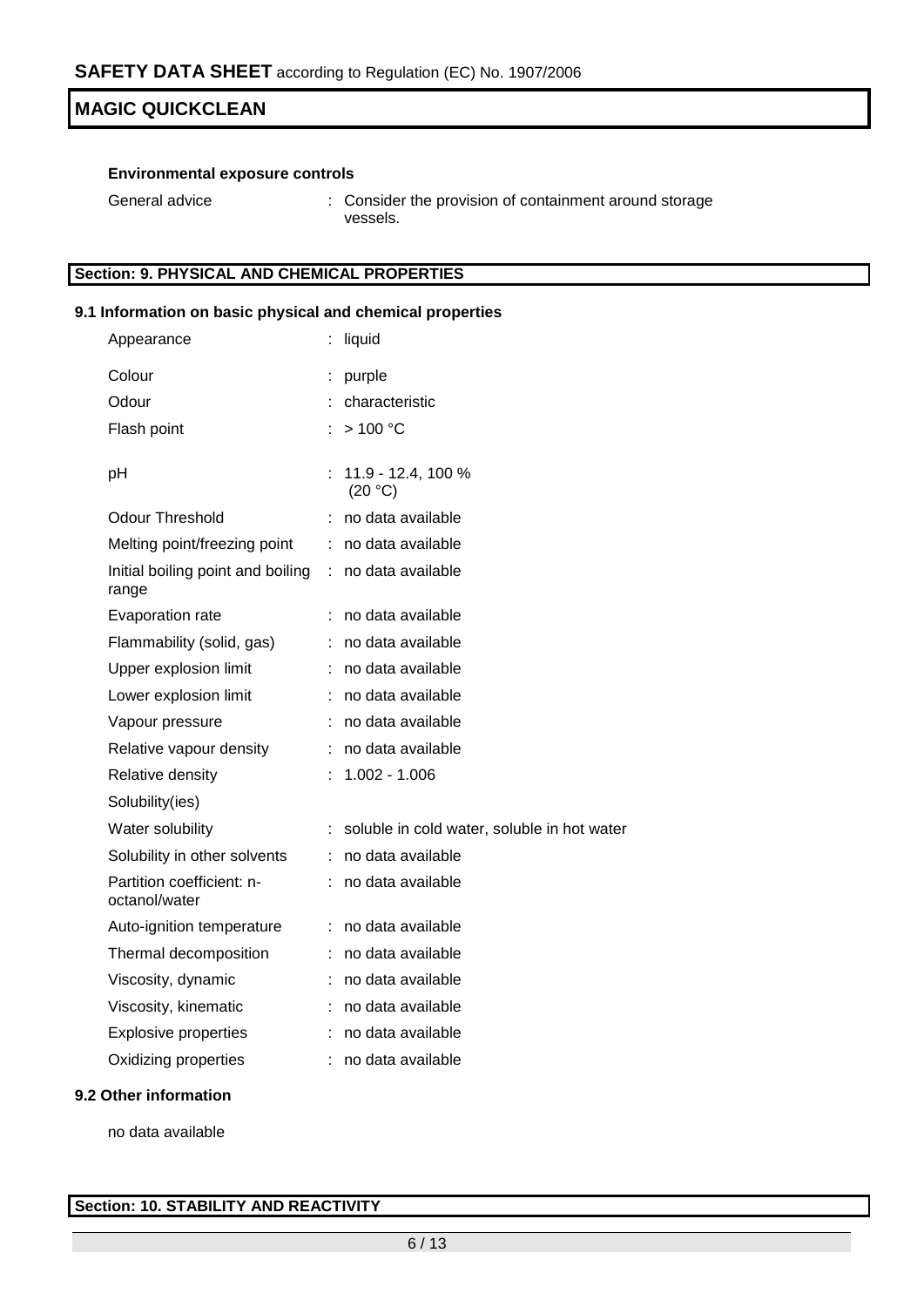### **10.1 Reactivity**

No dangerous reaction known under conditions of normal use.

#### **10.2 Chemical stability**

Stable under normal conditions.

### **10.3 Possibility of hazardous reactions**

Hazardous reactions : No dangerous reaction known under conditions of normal use.

#### **10.4 Conditions to avoid**

Conditions to avoid : None known.

### **10.5 Incompatible materials**

Materials to avoid : Strong acids

### **10.6 Hazardous decomposition products**

Hazardous decomposition products : Not applicable.

### **Section: 11. TOXICOLOGICAL INFORMATION**

#### **11.1 Information on toxicological effects**

Information on likely routes of : Inhalation, Eye contact, Skin contact exposure

### **Toxicity**

### **Product**

| Acute oral toxicity                  | : There is no data available for this product. |
|--------------------------------------|------------------------------------------------|
| Acute inhalation toxicity            | There is no data available for this product.   |
| Acute dermal toxicity                | There is no data available for this product.   |
| Skin corrosion/irritation            | : There is no data available for this product. |
| Serious eye damage/eye<br>irritation | : There is no data available for this product. |
| Respiratory or skin<br>sensitization | : There is no data available for this product. |
| Carcinogenicity                      | : There is no data available for this product. |
| Reproductive effects                 | There is no data available for this product.   |
| Germ cell mutagenicity               | There is no data available for this product.   |
| Teratogenicity                       | There is no data available for this product.   |
| STOT - single exposure               | There is no data available for this product.   |
| STOT - repeated exposure             | There is no data available for this product.   |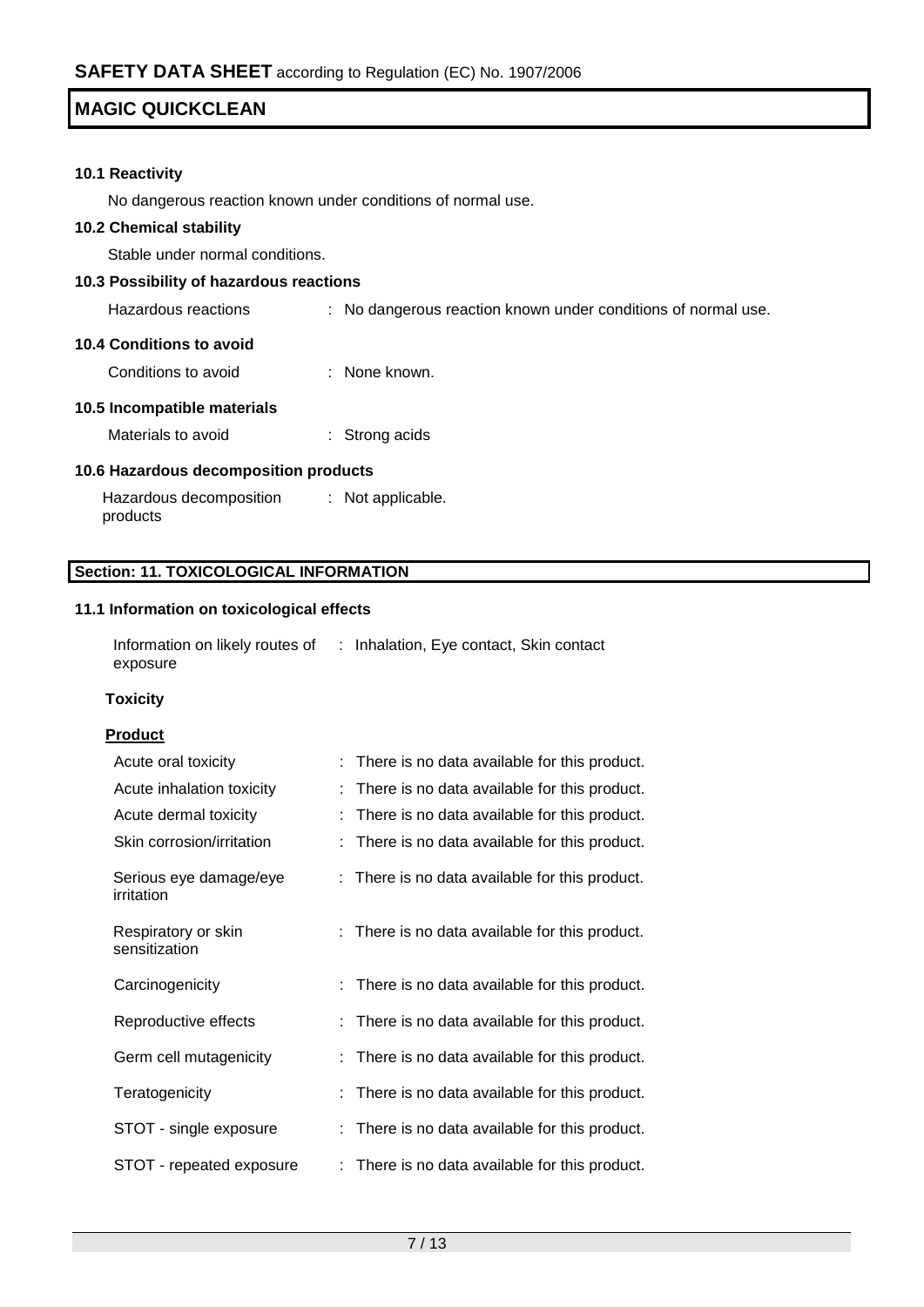| <b>MAGIC QUICKCLEAN</b>               |                                                                   |
|---------------------------------------|-------------------------------------------------------------------|
| Aspiration toxicity                   | : There is no data available for this product.                    |
| <b>Components</b>                     |                                                                   |
| Acute oral toxicity                   | : Amines, C12-14 alkyldimethyl, N-oxides<br>LD50 rat: 1,064 mg/kg |
|                                       | 2,2'-(octadec-9-enylimino)bisethanol<br>LD50 rat: 1,260 mg/kg     |
|                                       | Didecyl-Dimethyl-Ammonium chloride<br>LD50 rat: 329 mg/kg         |
|                                       | Potassium Hydroxide<br>LD50 rat: 333 mg/kg                        |
| <b>Components</b>                     |                                                                   |
| Acute dermal toxicity                 | : Didecyl-Dimethyl-Ammonium chloride<br>LD50 rabbit: 2,930 mg/kg  |
| <b>Potential Health Effects</b>       |                                                                   |
| Eyes                                  | Causes serious eye damage.                                        |
| Skin                                  | Causes severe skin burns.                                         |
| Ingestion                             | Causes digestive tract burns.                                     |
| Inhalation                            | May cause nose, throat, and lung irritation.                      |
| <b>Chronic Exposure</b>               | : Health injuries are not known or expected under normal<br>use.  |
| <b>Experience with human exposure</b> |                                                                   |
| Eye contact                           | Redness, Pain, Corrosion                                          |
| Skin contact                          | Redness, Pain, Corrosion                                          |
| Ingestion                             | Corrosion, Abdominal pain                                         |
| Inhalation                            | Respiratory irritation, Cough                                     |
| <b>Further information</b>            | no data available                                                 |

# **Section: 12. ECOLOGICAL INFORMATION**

## **12.1 Ecotoxicity**

### **Product**

| <b>Environmental Effects</b>  | : Harmful to aquatic life with long lasting effects. |
|-------------------------------|------------------------------------------------------|
| Toxicity to fish              | : no data available                                  |
| Toxicity to daphnia and other | : no data available                                  |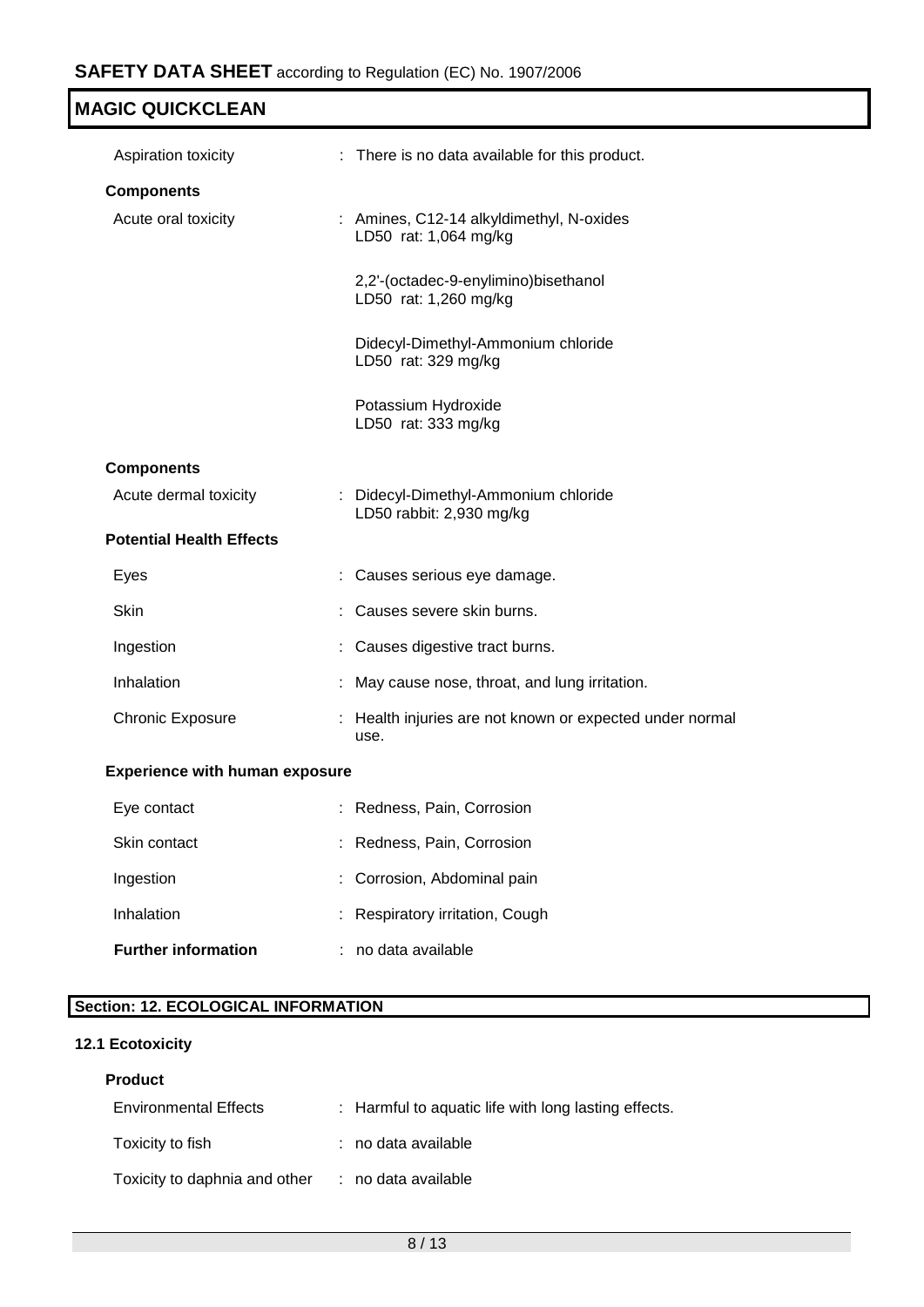| aquatic invertebrates                                                        |                                                                                                                |
|------------------------------------------------------------------------------|----------------------------------------------------------------------------------------------------------------|
| Toxicity to algae                                                            | : no data available                                                                                            |
| <b>Components</b>                                                            |                                                                                                                |
| Toxicity to fish                                                             | : Amines, C12-14 alkyldimethyl, N-oxides<br>LC50: 2.67 mg/l                                                    |
|                                                                              | 2,2'-(octadec-9-enylimino)bisethanol<br>96 h LC50 Danio rerio (zebra fish): 0.1 mg/l                           |
|                                                                              | Didecyl-Dimethyl-Ammonium chloride<br>96 h LC50 Fish: 1 mg/l                                                   |
| <b>Components</b>                                                            |                                                                                                                |
| Toxicity to daphnia and other<br>aquatic invertebrates                       | : Amines, C12-14 alkyldimethyl, N-oxides<br>EC50 Daphnia magna (Water flea): 3.1 mg/l                          |
|                                                                              | 2,2'-(octadec-9-enylimino)bisethanol<br>48 h EC50 Daphnia magna (Water flea): 0.043 mg/l                       |
| <b>Components</b>                                                            |                                                                                                                |
| Toxicity to algae                                                            | : Amines, C12-14 alkyldimethyl, N-oxides<br>LC50: 0.143 mg/l<br>NOEC: 0.067 mg/l                               |
|                                                                              | 2,2'-(octadec-9-enylimino)bisethanol<br>72 h EC50 Pseudokirchneriella subcapitata<br>(microalgae): 0.0538 mg/l |
| <b>Components</b>                                                            |                                                                                                                |
| Toxicity to daphnia and other<br>aquatic invertebrates (Chronic<br>toxicity) | : 2,2'-(octadec-9-enylimino)bisethanol<br>21 d EC50: 0.0463 mg/l                                               |
| 12.2 Persistence and degradability                                           |                                                                                                                |
| <b>Product</b>                                                               |                                                                                                                |
| no data available                                                            |                                                                                                                |
| <b>Components</b>                                                            |                                                                                                                |
| Biodegradability                                                             | : Amines, C12-14 alkyldimethyl, N-oxides<br>Result: Readily biodegradable.                                     |
|                                                                              | 2,2'-(octadec-9-enylimino)bisethanol<br>Result: Readily biodegradable.                                         |
|                                                                              | Didecyl-Dimethyl-Ammonium chloride<br>Result: Eliminated from aquatic environment                              |
|                                                                              | Potassium Hydroxide<br>Result: Not applicable - inorganic                                                      |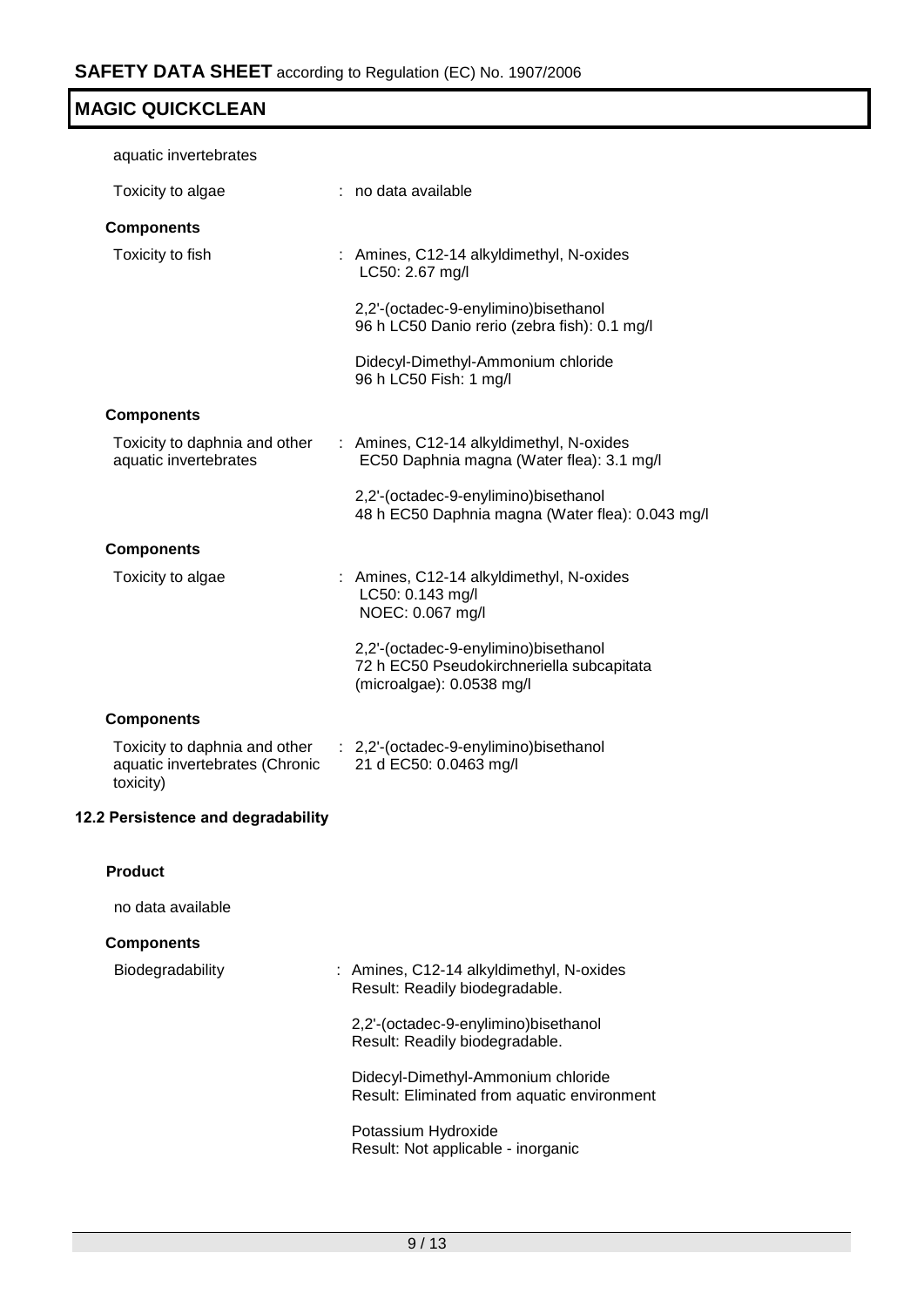### **12.3 Bioaccumulative potential**

no data available

### **12.4 Mobility in soil**

no data available

### **12.5 Results of PBT and vPvB assessment**

### **Product**

Assessment : This substance/mixture contains no components considered to be either persistent, bioaccumulative and toxic (PBT), or very persistent and very bioaccumulative (vPvB) at levels of 0.1% or higher.

### **12.6 Other adverse effects**

no data available

### **Section: 13. DISPOSAL CONSIDERATIONS**

Dispose of in accordance with the European Directives on waste and hazardous waste.Waste codes should be assigned by the user, preferably in discussion with the waste disposal authorities.

#### **13.1 Waste treatment methods**

| Product                              | : The product should not be allowed to enter drains, water<br>courses or the soil.<br>Where possible recycling is preferred to disposal or<br>incineration.<br>If recycling is not practicable, dispose of in compliance with<br>local regulations.<br>Dispose of wastes in an approved waste disposal facility.                                                                                                                                                                                              |
|--------------------------------------|---------------------------------------------------------------------------------------------------------------------------------------------------------------------------------------------------------------------------------------------------------------------------------------------------------------------------------------------------------------------------------------------------------------------------------------------------------------------------------------------------------------|
| Contaminated packaging               | : Dispose of as unused product.<br>Empty containers should be taken to an approved waste<br>handling site for recycling or disposal.<br>Do not re-use empty containers.                                                                                                                                                                                                                                                                                                                                       |
| Guidance for Waste Code<br>selection | : Organic wastes containing dangerous substances. If this<br>product is used in any further processes, the final user must<br>redefine and assign the most appropriate European Waste<br>Catalogue Code. It is the responsibility of the waste generator<br>to determine the toxicity and physical properties of the<br>material generated to determine the proper waste<br>identification and disposal methods in compliance with<br>applicable European (EU Directive 2008/98/EC) and local<br>regulations. |

### **Section: 14. TRANSPORT INFORMATION**

The shipper/consignor/sender is responsible to ensure that the packaging, labeling, and markings are in compliance with the selected mode of transport.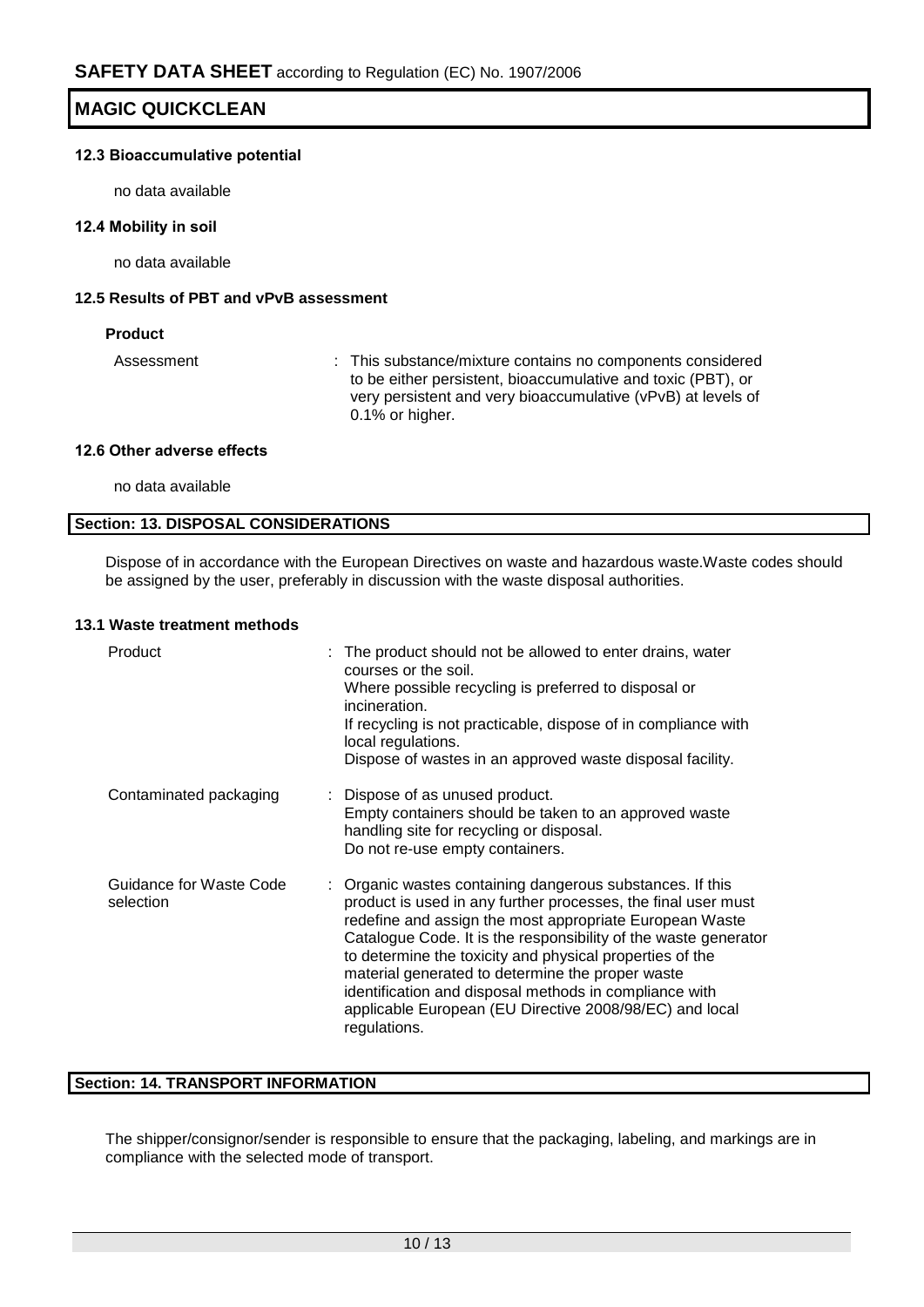| Land transport (ADR/ADN/RID)                                                                                                                                                                                                                                                                                | Not applicable.                                                                                                                                               |
|-------------------------------------------------------------------------------------------------------------------------------------------------------------------------------------------------------------------------------------------------------------------------------------------------------------|---------------------------------------------------------------------------------------------------------------------------------------------------------------|
| 14.1 UN number:                                                                                                                                                                                                                                                                                             | PRODUCT IS NOT REGULATED DURING                                                                                                                               |
| 14.2 UN proper shipping name:                                                                                                                                                                                                                                                                               | TRANSPORTATION                                                                                                                                                |
| 14.3 Transport hazard class(es):                                                                                                                                                                                                                                                                            | Not applicable.                                                                                                                                               |
| 14.4 Packing group:                                                                                                                                                                                                                                                                                         | Not applicable.                                                                                                                                               |
| <b>14.5 Environmental hazards:</b>                                                                                                                                                                                                                                                                          | <b>No</b>                                                                                                                                                     |
| 14.6 Special precautions for user:                                                                                                                                                                                                                                                                          | Not applicable.                                                                                                                                               |
| Air transport (IATA)                                                                                                                                                                                                                                                                                        | Not applicable.                                                                                                                                               |
| 14.1 UN number:                                                                                                                                                                                                                                                                                             | PRODUCT IS NOT REGULATED DURING                                                                                                                               |
| 14.2 UN proper shipping name:                                                                                                                                                                                                                                                                               | <b>TRANSPORTATION</b>                                                                                                                                         |
| 14.3 Transport hazard class(es):                                                                                                                                                                                                                                                                            | Not applicable.                                                                                                                                               |
| 14.4 Packing group:                                                                                                                                                                                                                                                                                         | Not applicable.                                                                                                                                               |
| <b>14.5 Environmental hazards:</b>                                                                                                                                                                                                                                                                          | No.                                                                                                                                                           |
| 14.6 Special precautions for user:                                                                                                                                                                                                                                                                          | Not applicable.                                                                                                                                               |
| Sea transport (IMDG/IMO)<br>14.1 UN number:<br>14.2 UN proper shipping name:<br>14.3 Transport hazard class(es):<br>14.4 Packing group:<br><b>14.5 Environmental hazards:</b><br>14.6 Special precautions for user:<br>14.7 Transport in bulk according to<br>Annex II of MARPOL 73/78 and the IBC<br>Code: | Not applicable.<br>PRODUCT IS NOT REGULATED DURING<br><b>TRANSPORTATION</b><br>Not applicable.<br>Not applicable.<br>No<br>Not applicable.<br>Not applicable. |

### **Section: 15. REGULATORY INFORMATION**

**15.1 Safety, health and environmental regulations/legislation specific for the substance or mixture:**

**INTERNATIONAL CHEMICAL CONTROL LAWS**

### **15.2 Chemical Safety Assessment:**

No Chemical Safety Assessment has been carried out on the product.

### **Section: 16. OTHER INFORMATION**

### **Procedure used to derive the classification according to REGULATION (EC) No 1272/2008**

| <b>Classification</b>            | <b>Justification</b>                |
|----------------------------------|-------------------------------------|
| Skin corrosion 1. H314           | Based on product data or assessment |
| Serious eye damage 1, H318       | Based on product data or assessment |
| Chronic aquatic toxicity 3, H412 | Calculation method                  |

### **Full text of H-Statements**

| H <sub>290</sub>  | May be corrosive to metals.              |
|-------------------|------------------------------------------|
| H <sub>302</sub>  | Harmful if swallowed.                    |
| H <sub>314</sub>  | Causes severe skin burns and eye damage. |
| H <sub>3</sub> 15 | Causes skin irritation.                  |
| H318              | Causes serious eye damage.               |
| H400              | Very toxic to aquatic life.              |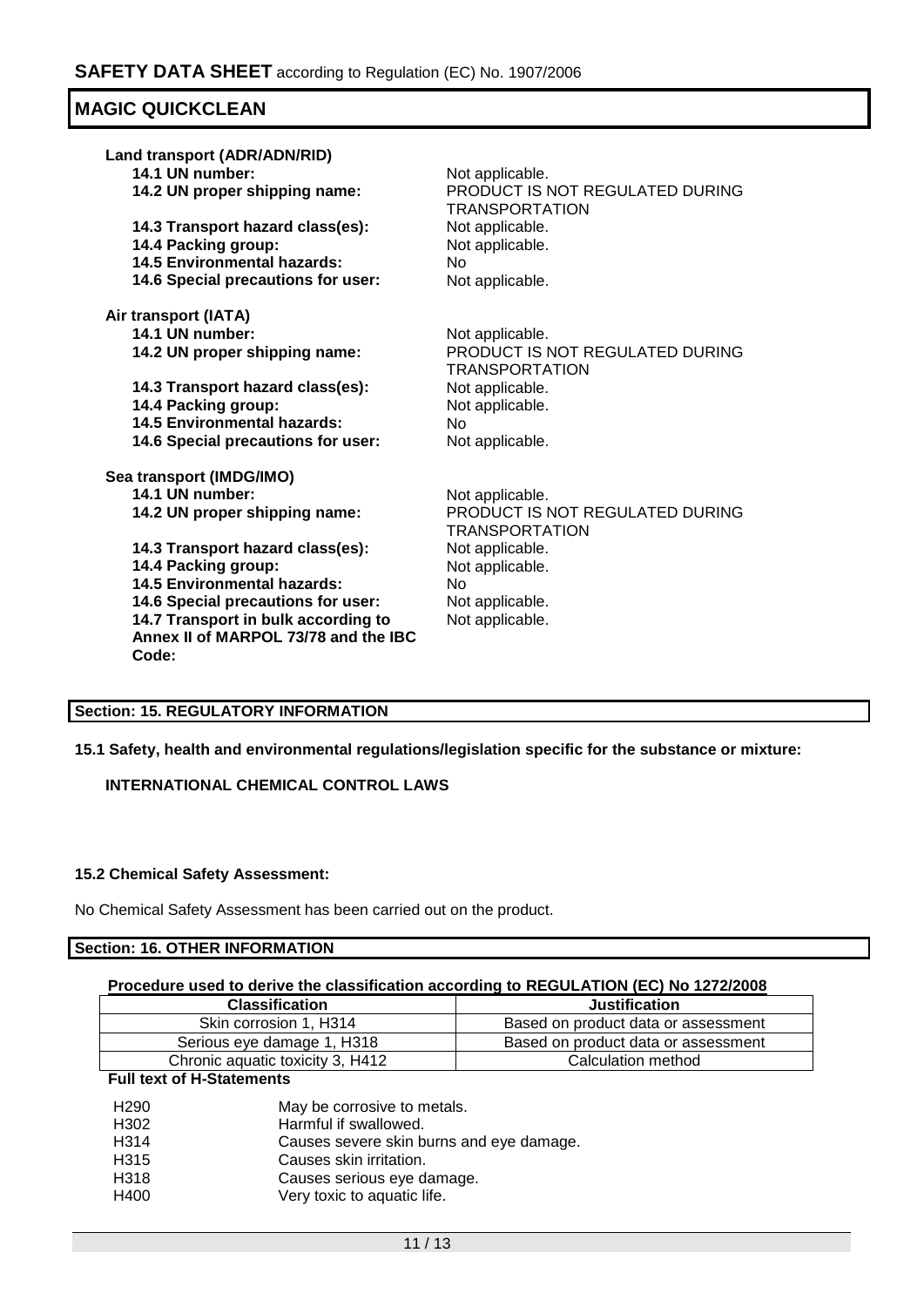| H410 | Very toxic to aquatic life with long lasting effects. |
|------|-------------------------------------------------------|
| H411 | Toxic to aquatic life with long lasting effects.      |

### **Full text of other abbreviations**

ADN – European Agreement concerning the International Carriage of Dangerous Goods by Inland Waterways; ADR – European Agreement concerning the International Carriage of Dangerous Goods by Road; AICS – Australian Inventory of Chemical Substances; ASTM – American Society for the Testing of Materials; bw – Body weight; CLP – Classification Labelling Packaging Regulation; Regulation (EC) No 1272/2008; CMR – Carcinogen, Mutagen or Reproductive Toxicant; DIN – Standard of the German Institute for Standardisation; DSL – Domestic Substances List (Canada); ECHA – European Chemicals Agency; EC-Number – European Community number; ECx – Concentration associated with x% response; ELx – Loading rate associated with x% response; EmS – Emergency Schedule; ENCS – Existing and New Chemical Substances (Japan); ErCx – Concentration associated with x% growth rate response; GHS – Globally Harmonized System; GLP – Good Laboratory Practice; IARC – International Agency for Research on Cancer; IATA – International Air Transport Association; IBC – International Code for the Construction and Equipment of Ships carrying Dangerous Chemicals in Bulk; IC50 – Half maximal inhibitory concentration; ICAO – International Civil Aviation Organization; IECSC – Inventory of Existing Chemical Substances in China; IMDG – International Maritime Dangerous Goods; IMO – International Maritime Organization; ISHL – Industrial Safety and Health Law (Japan); ISO – International Organisation for Standardization; KECI – Korea Existing Chemicals Inventory; LC50 – Lethal Concentration to 50 % of a test population; LD50 – Lethal Dose to 50% of a test population (Median Lethal Dose); MARPOL – International Convention for the Prevention of Pollution from Ships; n.o.s. – Not Otherwise Specified; NO(A)EC – No Observed (Adverse) Effect Concentration; NO(A)EL – No Observed (Adverse) Effect Level; NOELR – No Observable Effect Loading Rate; NZIoC – New Zealand Inventory of Chemicals; OECD – Organization for Economic Co-operation and Development; OPPTS – Office of Chemical Safety and Pollution Prevention; PBT – Persistent, Bioaccumulative and Toxic substance; PICCS – Philippines Inventory of Chemicals and Chemical Substances; (Q)SAR – (Quantitative) Structure Activity Relationship; REACH – Regulation (EC) No 1907/2006 of the European Parliament and of the Council concerning the Registration, Evaluation, Authorisation and Restriction of Chemicals; RID – Regulations concerning the International Carriage of Dangerous Goods by Rail; SADT – Self-Accelerating Decomposition Temperature; SDS – Safety Data Sheet; TCSI – Taiwan Chemical Substance Inventory; TRGS – Technical Rule for Hazardous Substances; TSCA – Toxic Substances Control Act (United States); UN – United Nations; vPvB – Very Persistent and Very Bioaccumulative

| Sources of key data used to<br>compile the Safety Data<br>Sheet | : IARC Monographs on the Evaluation of the Carcinogenic Risk<br>of Chemicals to Man, Geneva: World Health Organization,<br>International Agency for Research on Cancer.                                                                                                                                                                                                                         |
|-----------------------------------------------------------------|-------------------------------------------------------------------------------------------------------------------------------------------------------------------------------------------------------------------------------------------------------------------------------------------------------------------------------------------------------------------------------------------------|
|                                                                 | The possible key literature references and data sources which<br>may have been used in conjunction with the consideration of<br>expert judgment to compile this Safety Data Sheet: European<br>regulations/directives (including (EC) No. 1907/2006, (EC) No.<br>1272/2008), supplier data, inter-net, ESIS, IUCLID, ERIcards,<br>Non European official regulatory data and other data sources. |
| Prepared By                                                     | <b>Regulatory Affairs</b>                                                                                                                                                                                                                                                                                                                                                                       |

Numbers quoted in the MSDS are given in the format:  $1,000,000 = 1$  million and  $1,000 = 1$  thousand.  $0.1 = 1$ tenth and  $0.001 = 1$  thousandth

REVISED INFORMATION: Significant changes to regulatory or health information for this revision is indicated by a bar in the left-hand margin of the SDS.

The information provided in this Safety Data Sheet is correct to the best of our knowledge, information and belief at the date of its publication. The information given is designed only as a guidance for safe handling, use, processing, storage, transportation, disposal and release and is not to be considered a